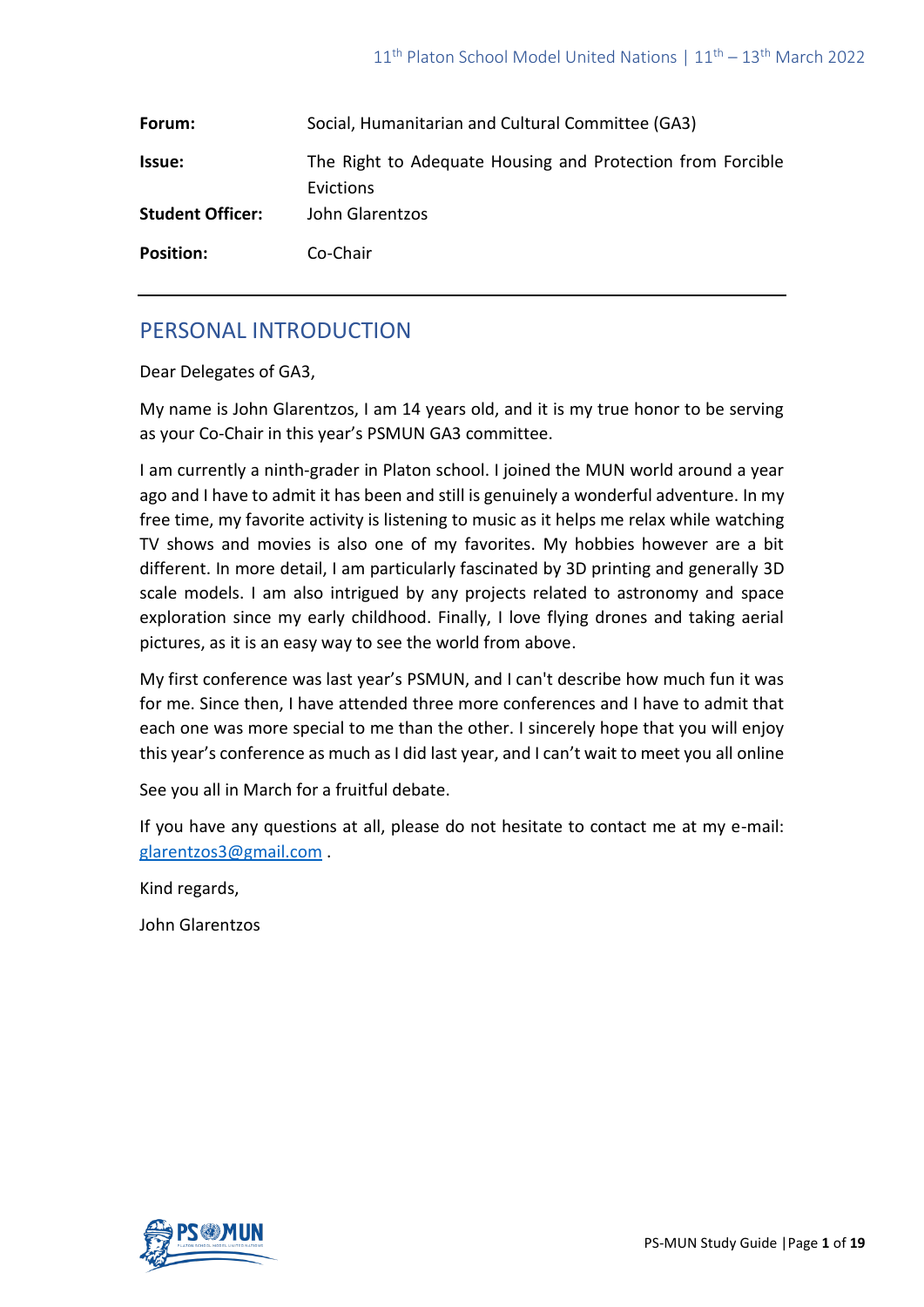# TOPIC INTRODUCTION

The right to adequate housing is a vital human right and it is considered to be under the umbrella of the right to an adequate standard of living. However, in many Member States, this right is simply not respected and, in many cases, even violated, through forcible evictions. Forcible evictions are typically the forced removal of an individual from their house against their will. Forced evictions can happen due to a variety of reasons and they have multiple consequences both in society as a whole and individually. Bearing in mind the COVID-19 pandemic, which has led to millions of people being forcibly evicted, as well as other recent events and crises worldwide, it is of utmost importance to address this issue to ensure that everyone around the world has an adequate shelter to live in.

Even though forced evictions are a known issue, according to worldwide stats the problem is far from being resolved. It has been noticed that worldwide forcible evictions percentages have been rising in the past few years and based on a world survey conducted in 2005, around 100 million people had been forcibly evicted during that year. It shall also be noted that this number is speculated to have reached 150 million today. Furthermore, other studies conducted in 2015 have shown that the number of people lacking adequate housing has grown to over 1.6 billion, close to 25% of the population. It is important to mention here that many nations haven't signed or ratified important documents regarding the right to adequate housing, and in some countries, it isn't properly recognized either.

There have been numerous treaties, resolutions, and other solutions and frameworks proposed by the UN and various other nations. However, the cooperation of all member states concerning the topic is far from ideal, thus preventing effective solutions from being implemented globally.



*Figure 1: A map on homelessness rates globally as well as poverty in general. These homelessness percentages are largely due to forcible evictions*

*"History/Background." Global Homelessness and Poverty, globalhomelessnessandpoverty.weebly.com/historybackground.html.*

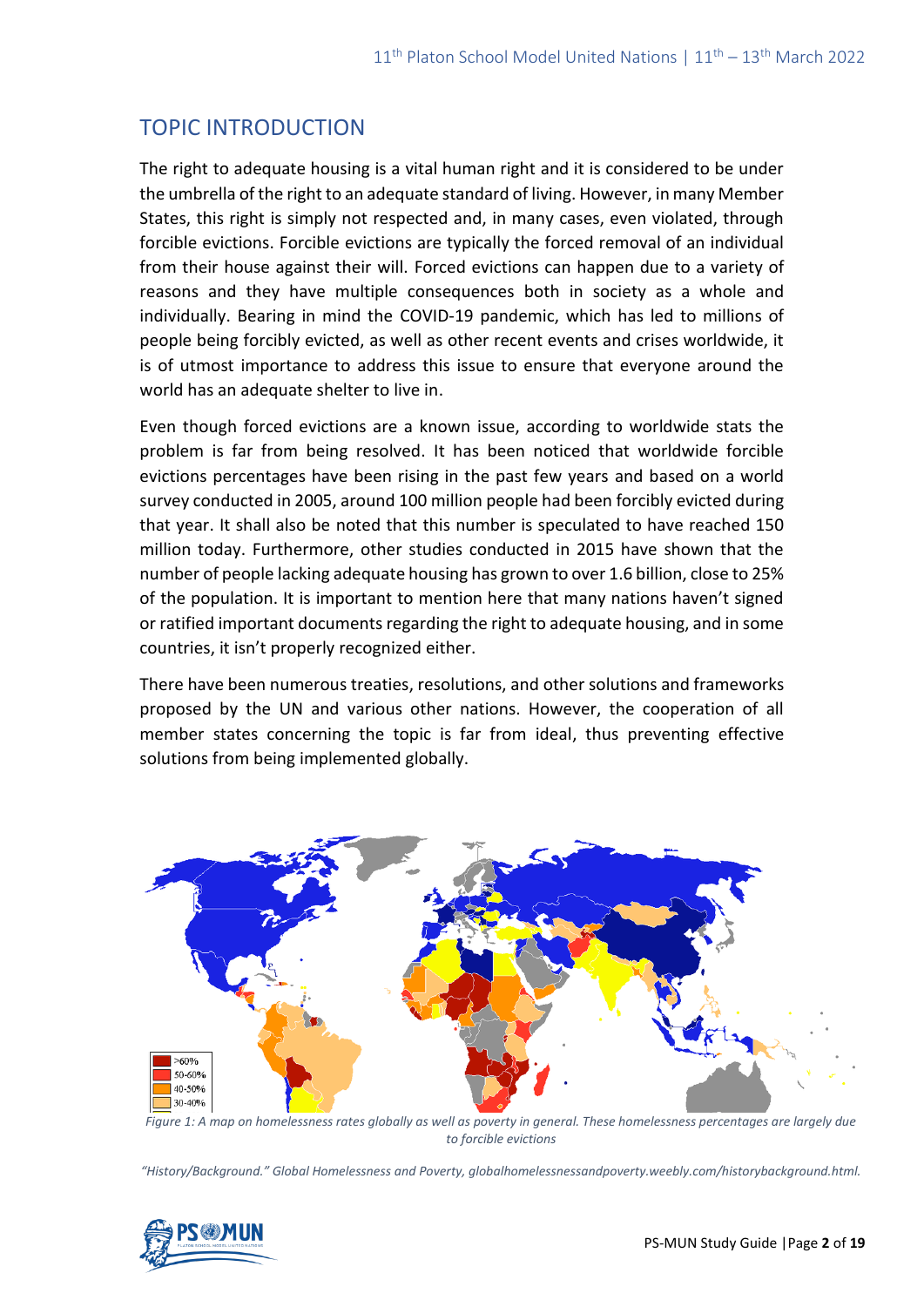Bearing in mind this year's conference on redefining modern solidarity, it needs to be stressed that the best solutions on this topic can only be implemented in unity. It is of paramount importance for all nations to join a global effort with common goals, namely ending forcible evictions and homelessness by promoting adequate housing worldwide. Seeing as the pandemic has affected individuals everywhere when it comes to adequate housing, it is necessary to ensure global collaboration during this difficult period.

# DEFINITION OF KEY TERMS

## Forced evictions

"Forced evictions can be broadly defined as the permanent or temporary removal against their will of individuals, families, and/or communities from the homes and/or land which they occupy, without the provision of, and access to, appropriate forms of legal or other protection."<sup>1</sup>

#### Housing

Housing is effectively the houses people live in, as well as the conditions in which they live. Understanding this term is of utmost importance because, in order to achieve the implementation of the right to adequate housing, it is necessary to understand what the term housing consists of.

## **Discrimination**

The [practice](https://www.ldoceonline.com/dictionary/practice) of behaving unfairly to people of different gender, nationality, beliefs, etc; Many people fall victim to gender, ethnic or religious discrimination, and their right to adequate housing is violated.

## Affordability

When we characterize something as affordable, it means that it is cheap enough for the majority of the population to be able to buy. The increasing affordability of housing, in general, is of vital importance to improve access to adequate housing<sup>2</sup>

## Human rights

A list of human rights everyone has during their entire life, decided by the UN. Those rights were firstly introduced in the Universal Declaration of Human Rights and no one should be deprived of those rights regardless of their gender, nationality, etc<sup>3</sup>

3 "Human Rights." *Cambridge Dictionary*.

[<sup>&</sup>lt;https://dictionary.cambridge.org/dictionary/english/human-rights>](https://dictionary.cambridge.org/dictionary/english/human-rights).



<sup>&</sup>lt;sup>1</sup> "Forced Evictions." OHCHR, www.ohchr.org/en/issues/housing/pages/forcedevictions.aspx.

<sup>2</sup> "Affordability." *Cambridge Dictionary*.

[<sup>&</sup>lt;https://dictionary.cambridge.org/dictionary/english/affordability>](https://dictionary.cambridge.org/dictionary/english/affordability).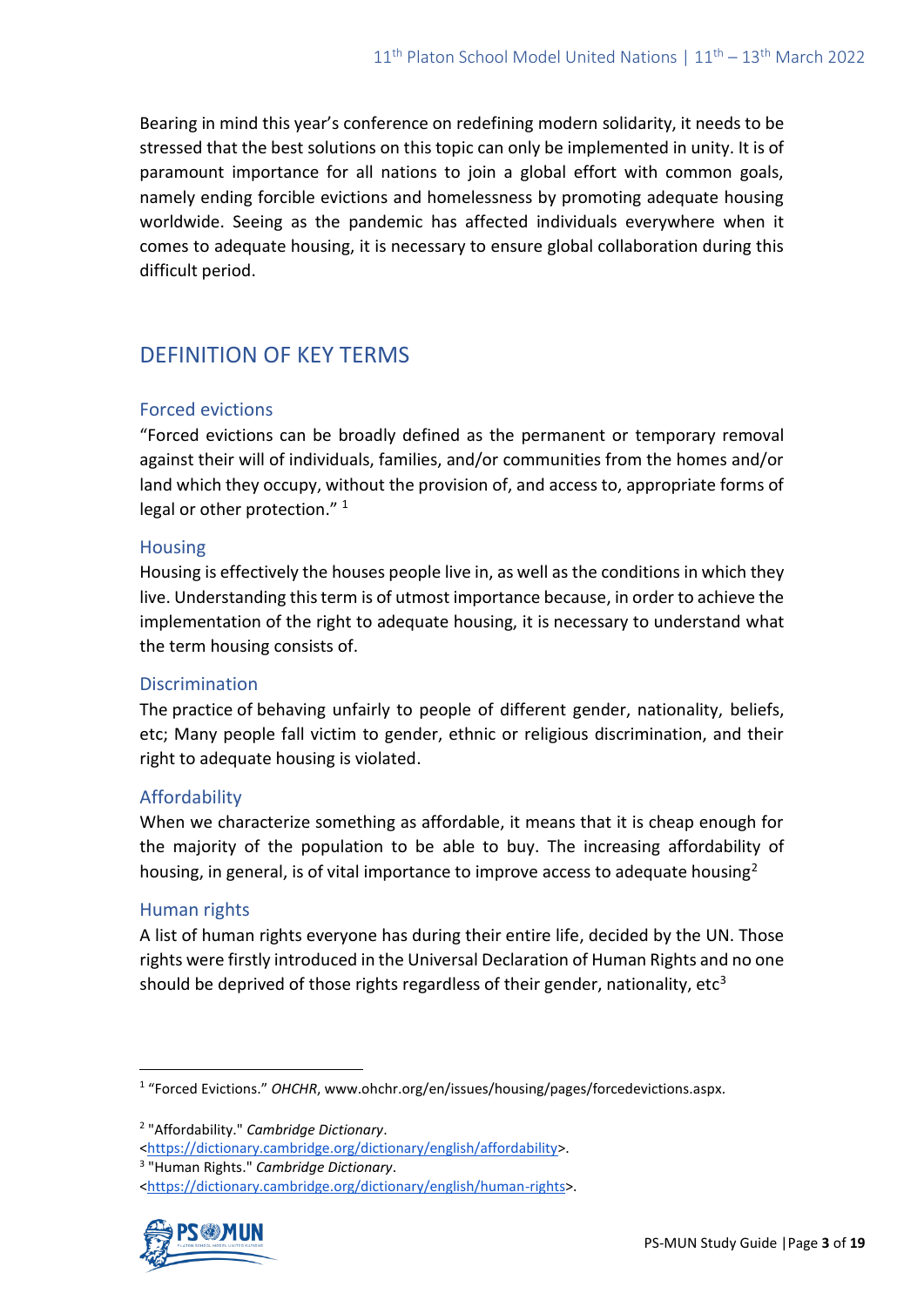### Security of tenure

The [legal](https://dictionary.cambridge.org/dictionary/english/legal) [right](https://dictionary.cambridge.org/dictionary/english/right) to continue using a shelter (ex: a house) that is rented by the owner of that shelter. Ensuring that this legal right is implemented is the key to adequate housing.<sup>4</sup>

#### Homelessness

The [state](https://dictionary.cambridge.org/dictionary/english/state) of being without a [home.](https://dictionary.cambridge.org/dictionary/english/home) Many people are considered homeless because they don't have access to adequate housing.<sup>5</sup>

#### Poverty

The extreme lack of money. Poor people usually don't have access to adequate housing.

#### Social Protection

Social protection is commonly understood as "all public and private initiatives that provide income or consumption transfers to the poor, protect the vulnerable against livelihood risks and enhance the social status and rights of the marginalized; with the overall objective of reducing the economic and social vulnerability of poor, vulnerable and marginalized groups"<sup>6</sup>

## BACKGROUND INFORMATION

#### Forcible Evictions

There are millions of people worldwide who are forcibly evicted each year, with the majority of them staying homeless after the event, while some of them eventually suffer from social exclusion. Forced evictions are an urgent problem occurring in both More Economically Developed countries (MEDC's) and Less Economically Developed Nations (LEDC's), with communities around the world continuously stressing the problems rising by said evictions. Notable and infamous cases of forcible evictions were, the 2000 Nigerian evictions, when in July 2000, due to mass forcible evictions taking place, up to 1.000.000 million people were left homeless. Furthermore in 2004, New Delhi, the capital of India, suffered from 150.000 forcible evictions, leaving many people homeless. In Beijing, 300.000 people were forcibly evicted due to the preparations for the 2008 Summer Olympics. Needless to say, this is only a small portion of the forced evictions happening worldwide.

<sup>&</sup>lt;sup>6</sup> "What Is Social Protection?" *GSDRC*. 10 Sept. 2015. [<https://gsdrc.org/topic-guides/social](https://gsdrc.org/topic-guides/social-protection-2/what-is-social-protection/)[protection-2/what-is-social-protection/>](https://gsdrc.org/topic-guides/social-protection-2/what-is-social-protection/) .



<sup>4</sup> "Security of Tenure." *Cambridge Dictionary*.

[<sup>&</sup>lt;https://dictionary.cambridge.org/dictionary/english/security-of-tenure>](https://dictionary.cambridge.org/dictionary/english/security-of-tenure). 5 "Homelessness." *Cambridge* 

*Dictionary*.[<https://dictionary.cambridge.org/dictionary/english/homelessness>](https://dictionary.cambridge.org/dictionary/english/homelessness).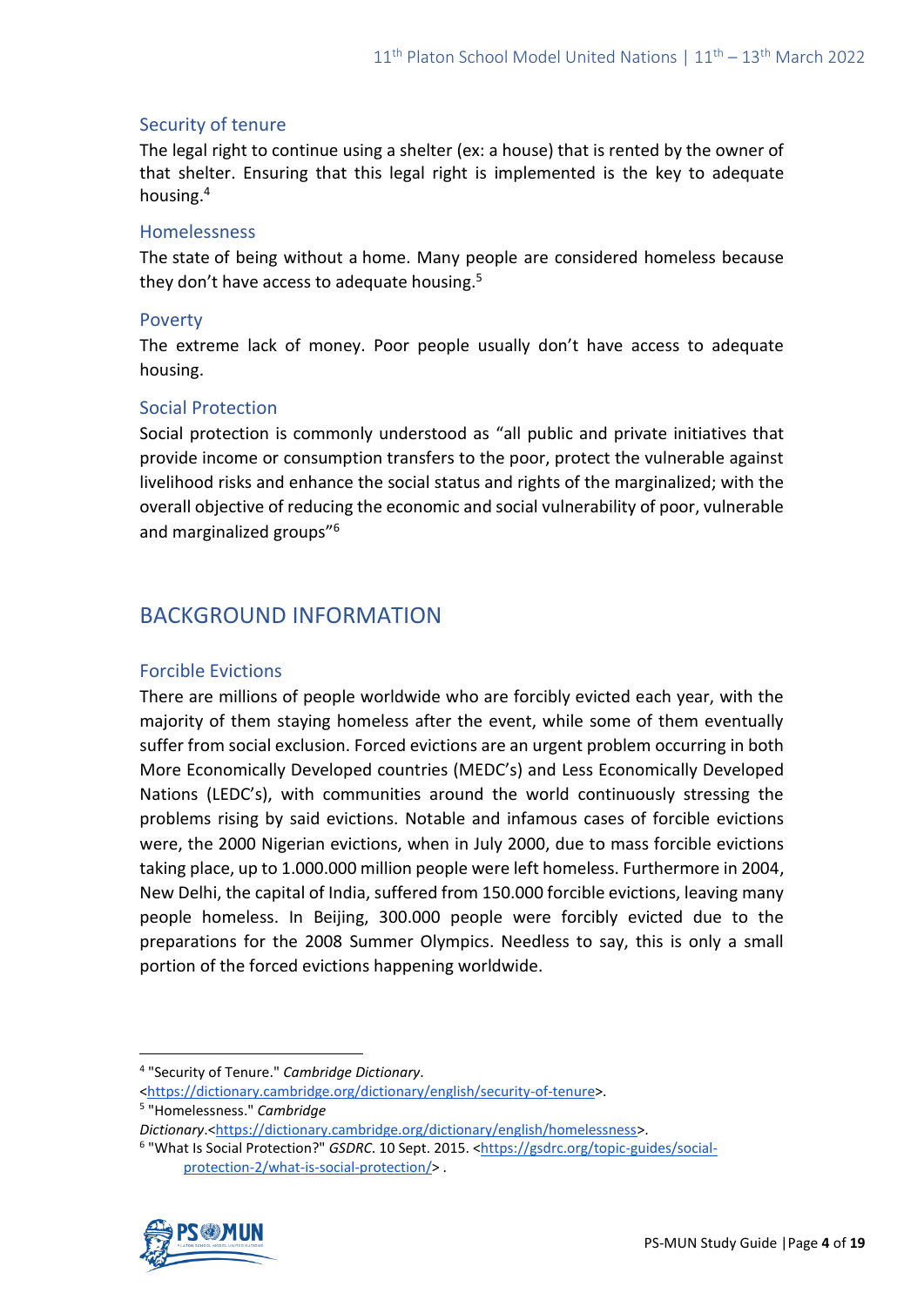However, forced evictions constitute severe violations of multiple human rights, including the right to adequate housing. This is due to several factors, ranging from the way evictions occur, to the severe consequences of those events. First of all, evictions usually do not guarantee the security of the victims, thus violating the right to security of the person. Furthermore, evictions usually occur through violent means, such as destruction of property or harassment and even blackmailing, thus violating the right to non-interference with privacy and the property right. The results of forcible evictions often include the disruption of children's education and lack of medical treatment, violating the right to education and the right to life. This is only a small percentage of the rights violated during forcible evictions, truly demonstrating the urgency of the problem

To better understand the nature of forced evictions, we need to take a closer look at the causes and the effects of such events.

#### Causes of forcible evictions

Numerous causes prosper forcible evictions. First of all, most forced evictions occur due to the extreme development of infrastructure. In more detail, many properties are destroyed in order to allow for hospitals or other government buildings to be developed. Due to insufficient protocols and rushed development in such projects, people often end up being forcibly evicted from their homes without proper compensation or even resettlement. A recent example could be hospitals which, especially during the COVID-19 pandemic, were in great demand, thus in multiple nations houses were torn down, just to create space for the construction of new hospital facilities.

In addition to the above, income inequality also constitutes a major issue linked to causing forced evictions. Due to extreme real estate prices, the ones who can easily afford to pay their rent, are the wealthy ones, yet in most cases, such people only make up for an extremely small percentage of the population, with the rest of the population making close to minimum wage. Therefore, the inability of said citizens to pay rent results in them being forcibly evicted from their houses.

Among others, it is also worth mentioning that political disputes can also lead to forced evictions, thus detrimentally affecting entire communities. It is a fact that political disputes often lead to division and inequality within a society, thus leading to discrimination when it comes to housing and forced evictions, which will be explained below.

## Forced evictions through the Olympics

There are numerous global events organized around the world that require a huge area of land for the infrastructure necessary to be created. Therefore, in some cases, the need for land often results in the confiscation of property which is later demolished to be replaced by said infrastructure. Among the property confiscated, is a huge number of houses and shelters which, to be demolished, result inevitably in

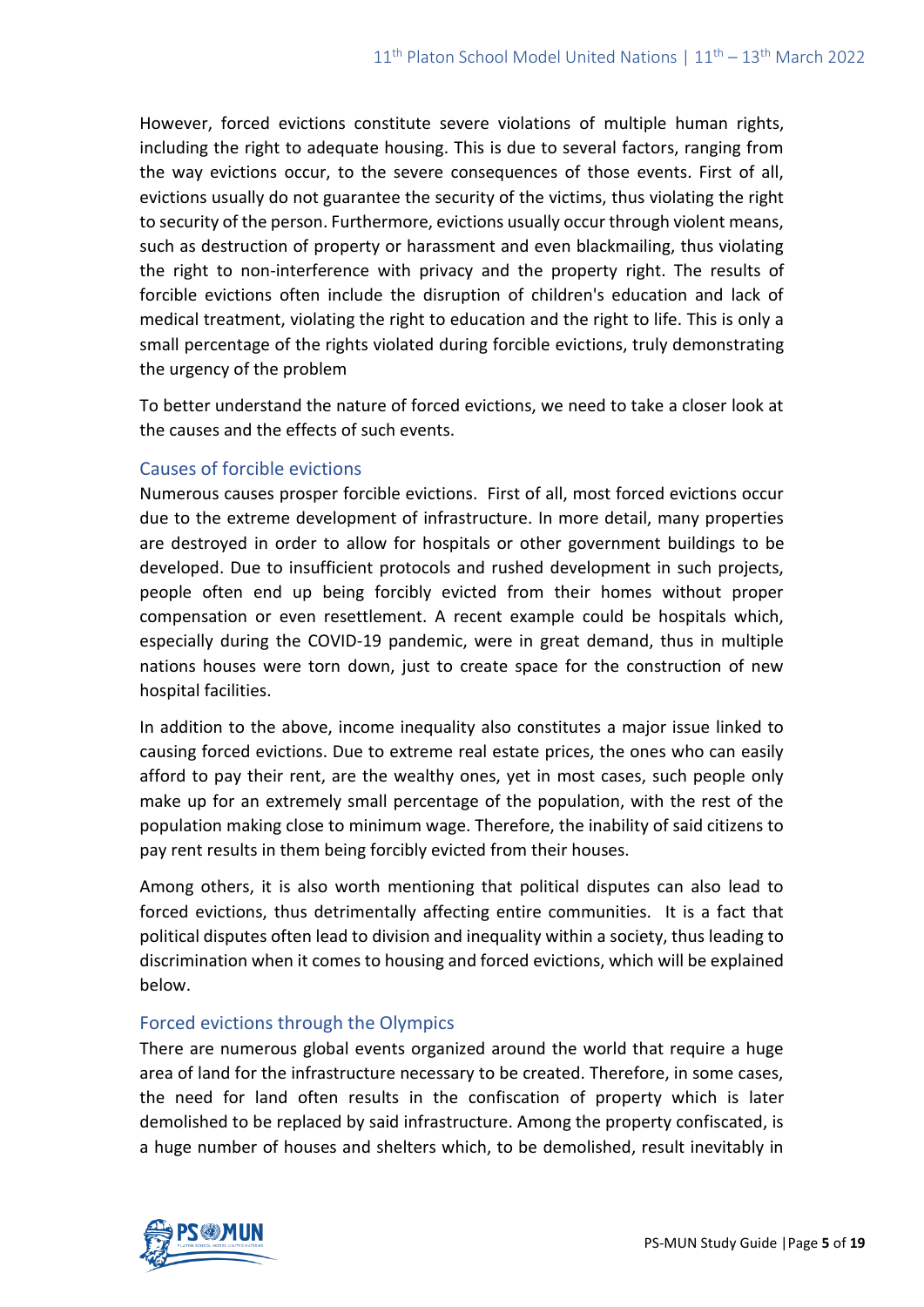many forcible evictions, which often occur without proper measures and in a huge rush.

Although an improvement has been made over the years, there hasn't been a sufficient number of measures applied to prevent those evictions. For example, in the 2008 Beijing Olympics around 1.5 million were forcibly evicted, the majority of which were not properly resettled. Even though there were multiple legal cases on the matter, problems weren't properly resolved to see as both the 2012 and 2016 Olympics in Rio resulted in many violations of the right to adequate housing, with thousands of forcible evictions occurring.

This of course had a huge impact on the society of the countries which hosted the said Olympic Games. Several displaced people suddenly faced the problem of reintegration into society. Furthermore, homelessness rates increased rapidly and in general, there were thousands of people traumatized, unable to reconstruct their life, both socially and financially.

## Effects of forcible evictions

The effects of forced evictions can range and solely depend on both the financial situation and social status of each individual. In general, however, forced eviction is a traumatic experience for most victims, which as a result can lead to psychological problems. The reason behind this is that forced evictions usually condone the use of different types of violence, harming the evicted victims, which are often not offered the appropriate support to recover from such a significant event.

One of the most immediate effects of forcible evictions is homelessness. Moreover, the majority of people being forcibly evicted, are suddenly left without adequate shelter available. This is largely due to economic reasons. Due to the lack of affordability in housing, the majority of people evicted are unable to secure another adequate shelter. Although there have been some solutions proposed to this issue, including resettlement compensation or guarantees of an adequate shelter, they simply aren't implemented sufficiently. As a result, most victims of forced evictions, end up in the streets if they are not provided proper resettlement support.

Furthermore, even if there is compensation necessary for resettlement, the economic losses of the victims are not insignificant. The majority of forced evictions result in property loss, with many properties having a significant value that isn't returned to their owners. Sometimes, the value of the properties is exploited towards the benefit of those exercising the evictions, thus promoting social inequality, and severely harming the owners of said properties economically. Finally, it is also worth mentioning that most social networks are destroyed.

## Destruction of social networks

Social networks define the total of all relationships, personal or professional, of an individual. They are truly important to modern-day society, and they vary from person to person. However, the destruction of those networks is also a detrimental result of forced evictions. In more detail, people being forcibly evicted suddenly lose a lot of

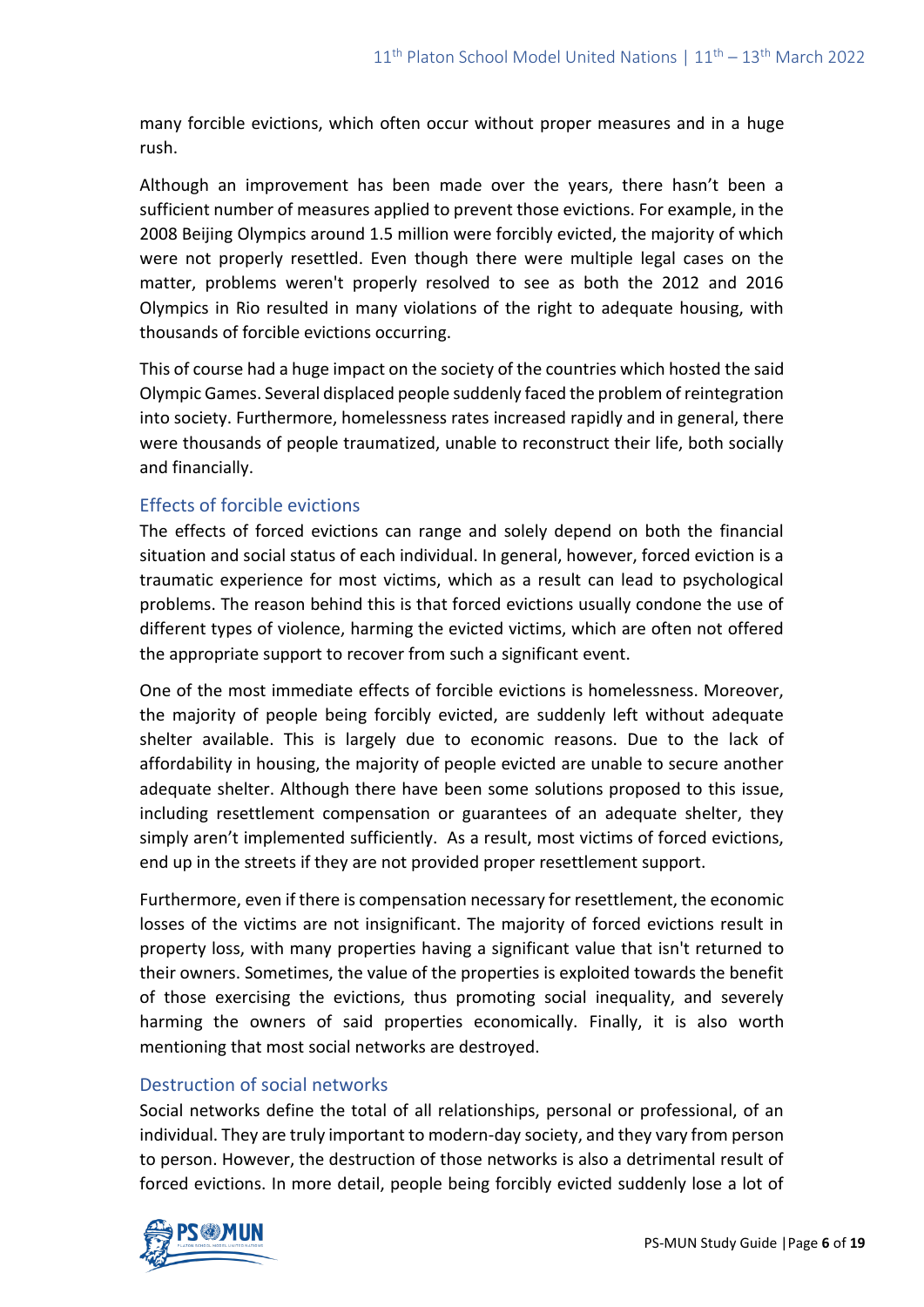social bonds they had, in addition to having to face serious problems like finding a shelter. It is also worth mentioning that they are often marginalized from their current social relationships, due to their new social status.

Even after the victims find some form of resettlement, people still seem to find trouble reintegrating themselves back to society and restructuring their social network. The fact that they are homeless stigmatizes them and renders them victims of social discrimination. Finding an escape to this problem is not an easy task for them and the clear lack of support by governments for people without shelter only impedes the amelioration of the situation. Strengthening reintegration efforts is the key if we wish to minimize the negative effects of forced evictions.

#### Housing Discrimination

Discrimination often plays an instrumental role in the violation of an individual's right to adequate housing. Racial, Religious, or even Ethnical minorities have often suffered from discrimination, and oppressive regimes. In more detail, they are often subjected to discriminatory and unfair housing laws, including unreasonable policies and unjustifiable measures.

Furthermore, discrimination in housing also results in the exploitation of the victims. Said exploitation can take many different forms, from elevated rents to unfair contracts, it is appropriate to say that victims of housing discrimination are treated differently in comparison to the rest of society when it comes to housing. Unfortunately, there are not sufficient measures to prevent exploitation and this is the reason behind the number of people being currently exploited by landowners in their effort to find housing.

Another problem is the abnormally high prices which do not correspond to the entire population. Looking further into the topic, we realize that lack of affordability is a key issue when it comes to housing, and it promotes discrimination to a great extent. More marginalized groups usually do not have the same economic comfort as other groups of the community, which prevents them from being able to afford adequate shelters as easily as everyone else. This has led to the creation of stereotypes marginalizing groups that can't afford to house. Therefore, even people that come from said marginalized groups but still can afford a house aren't trusted by the landowners, thus making it more difficult for them to secure adequate shelter.

It is also worth mentioning that such people are often excluded from their housing benefits while the security of tenure is rarely offered to them. Equality in decisionmaking is almost non-existent in a lot of member states when it comes to minorities whilst a distinct lack of safeguarding from discriminatory behavior from other private companies, regarding said minorities, can be noticed. It is therefore vital to understand how different minorities suffer subjectively from discrimination if we wish to tackle the issue at hand.

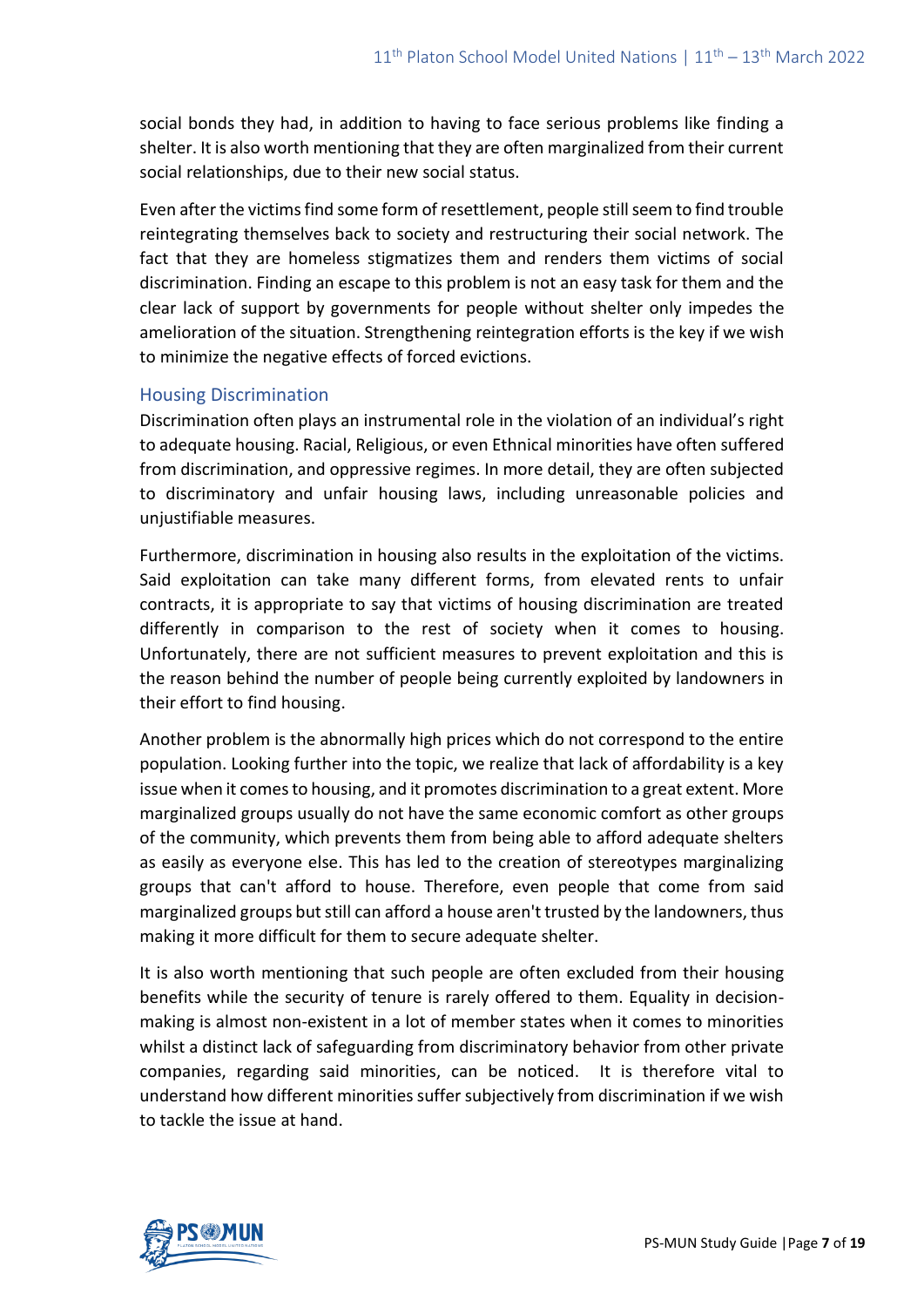

# 2016 Housing Discrimination Complaints by Class

*Figure 2: A picture showing the main types of housing discrimination during 2016*

*"Most Housing Discrimination Complaints Related to Disabilities and Race." National Low Income Housing Coalition, 1 May 2017, nlihc.org/resource/most-housing-discrimination-complaints-related-disabilities-and-race.*

### Effects on women

Women, because of their gender, often suffer from many types of discrimination when it comes to housing. For example, a huge number of housing policies effective today fail to consider how vulnerable women are, especially concerning gender-based violence (GBV). Furthermore, women face a severe lack of security of tenure. Tenure is, at the majority of the time, registered to their husbands, fathers, or other means in general, meaning that they are under constant threat of homelessness and exploitation.

## Effects on people with Disabilities

Millions worldwide suffer from some sort of disability, with the majority of them living in LEDC's. With most having extreme difficulties concerning housing. More certainly, the majority of housing-related facilities are designed almost completely for people without disabilities, hence accessibility is a key issue for people with disabilities, especially the more elderly ones. Furthermore, people with disabilities suffer from continued stigmatization and discrimination when it comes to housing since they are often treated unfairly by landowners who don't hesitate to seize the opportunity to exploit them.

Moreover, people with mental disabilities often aren't fully capable of understanding their legal freedom and rights, meaning that creating contracts and finding adequate shelter through complicated legal means is. Therefore, they frequently have to rely on

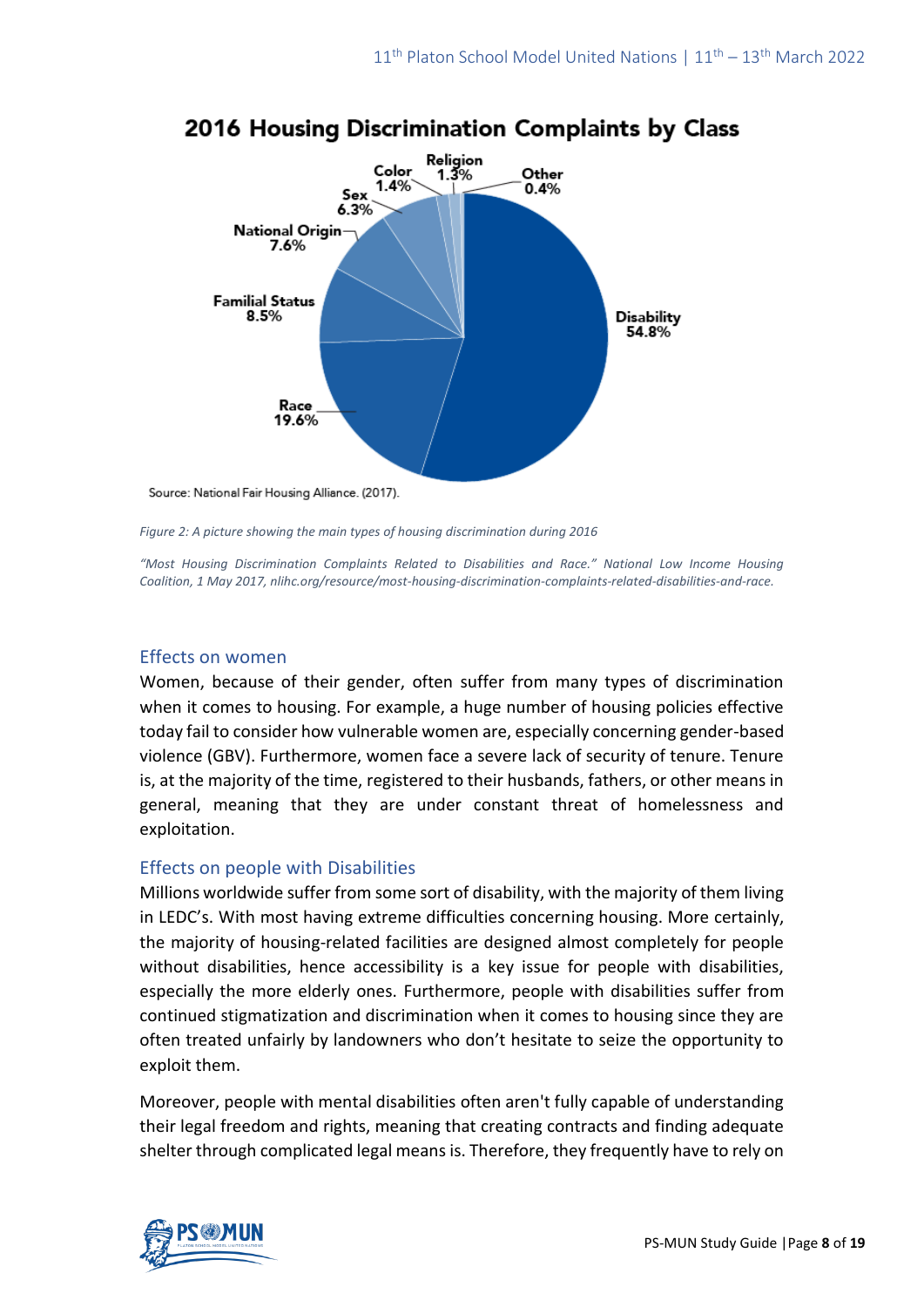less legal means to ensure adequate housing, means that are often unfair for them and increase their vulnerability concerning forced evictions.

## Effects on refugees

Refugees are a particular group that has extensively suffered from discrimination when it comes to housing. In more detail, refugees often face xenophobia and racism, thus many landowners simply intend to exploit the vulnerability of such people, by either financially exploiting them or offering them extremely questionable contracts. They are usually denied housing because of their identity, hence at times finding a place to live and reside in is no easy task for refugees.

As a result, refugees often end up living in overcrowded refugee camps. In those camps, access to basic needs is not a guarantee while overcrowding and other major health issues are prevalent. Residents can often suffer from various types of violence and mistreatment by staff members or even other people. However, because they are refugees, they don't have many alternatives, meaning that they are stuck inside these camps, living in those horrible conditions, without any other choices.

## Effects on large families

Large families are another special group which, may not be facing the same amount of discrimination as others, yet they still face some severe problems in finding adequate shelter. In more detail, they aren't usually preferred by landlords, seeing that the size of those families is often related to a potential disability to pay rent due to the huge expenses of those families. Therefore, they face severe challenges when looking for adequate housing which corresponds to the size of the family. As a consequence, they often end up living in shelters that cannot be characterized as adequate and certainly do not fit the requirements for large families to live in.

#### The right to adequate housing

The right to adequate housing was recognized in the 1948 Universal Declaration of Human Rights. It states that everyone should be able to enjoy protection against forced evictions and the demolition of their property. In addition to the above, it also stated that everyone should have the freedom to be independent of authoritarian interference with their home, property, and privacy. It also mentioned that the independent choice of residence and the location of said residence is of equal importance as well.

For a certain shelter to be considered adequate, there must be some requirements met that constitute the basic housing needs anyone might find useful:

#### Security of Tenure

For housing to be considered adequate, its residents should have a certain degree of security of tenure. That means that every resident who is offered guaranteed protection from forcible evictions, harassment, or other problems is considered to benefit from adequate housing.

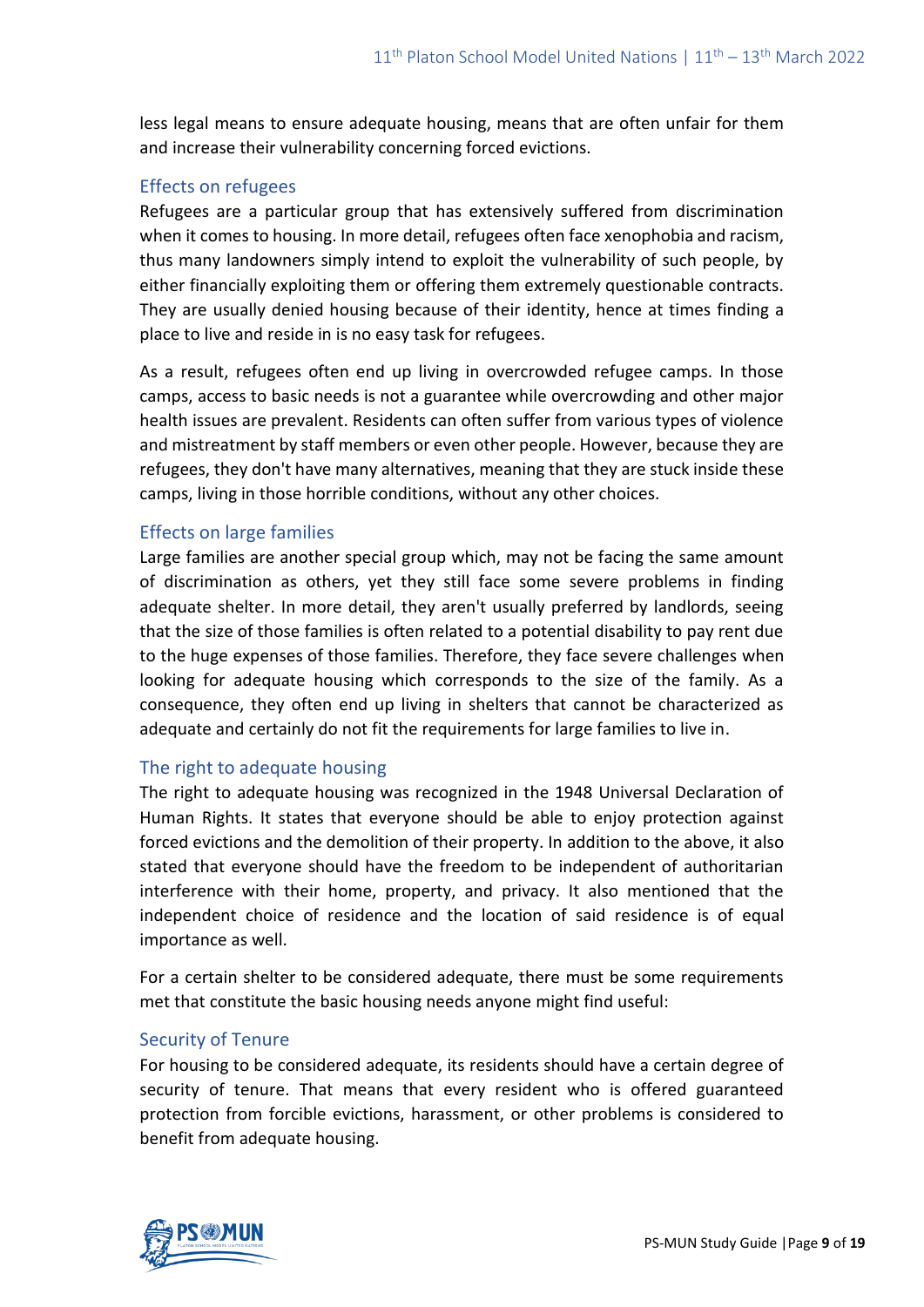In many cases, however, the security of tenure is being ignored, leading to many forced evictions. In more detail, when there is no security of tenure, residents do not have any sort of active protection against being rapidly evicted from their properties. This could happen for a variety of reasons, with the most prominent one being improper and inadequate shelters in general. In more informal and poor houses, the security of tenure is often disregarded for economic reasons. Another possibility could be the fact that some houses aren't strictly legal, and thus the security of tenure is ignored since it is directly related to law enforcement.

## Availability of infrastructure

For a shelter to be considered adequate, it needs to have access to key basic services, crucial for survival. In more detail, every adequate shelter should have access to clean water and proper sanitation. Moreover, heating is a necessary element of an adequate shelter, while access to proper electricity and energy is also vital for the appropriate housing of an individual. Food and disposal storages are also of vital importance to an adequate house. Finally, for a housing unit to be considered adequate, it needs to offer protection from the elements of nature and other health hazards.

## Affordability

A key aspect of an affordable home is its affordability. In more detail, for a shelter to be considered adequate, it needs to be affordable for all income taxes, even for the low-income portion of the population, while still fulfilling all the other criteria mentioned above. In many nations, one of the main causes of homelessness is unaffordability so it is crucial to promote affordable shelters worldwide, to effectively tackle it.

## Location

An adequate shelter must not in any case be excluded from basic facilities and other services. In more detail, for housing to be considered adequate, it must have access to hospitals or medical facilities, while ensuring that employment opportunities still exist. Furthermore, access to schools or other children's facilities is necessary. Of course, if a shelter is situated in a polluted or even hazardous area, it cannot be considered adequate.

## Social Protection Systems

Social protection systems are a group of national and international intervention policies which aim at addressing some of the basic needs of households and individuals. Moreover, their course of action serves the protection of a minimum living standard and encourages the sustainable improvement of livelihood.

Social Protection systems offer social insurance to social minorities, one of them being people with disabilities, ethnic groups, and refugees, thus helping minimize their difficulties in housing. In addition to this, social care is often provided to the victims of discrimination, violence, and harassment, by providing refuge to the victims.

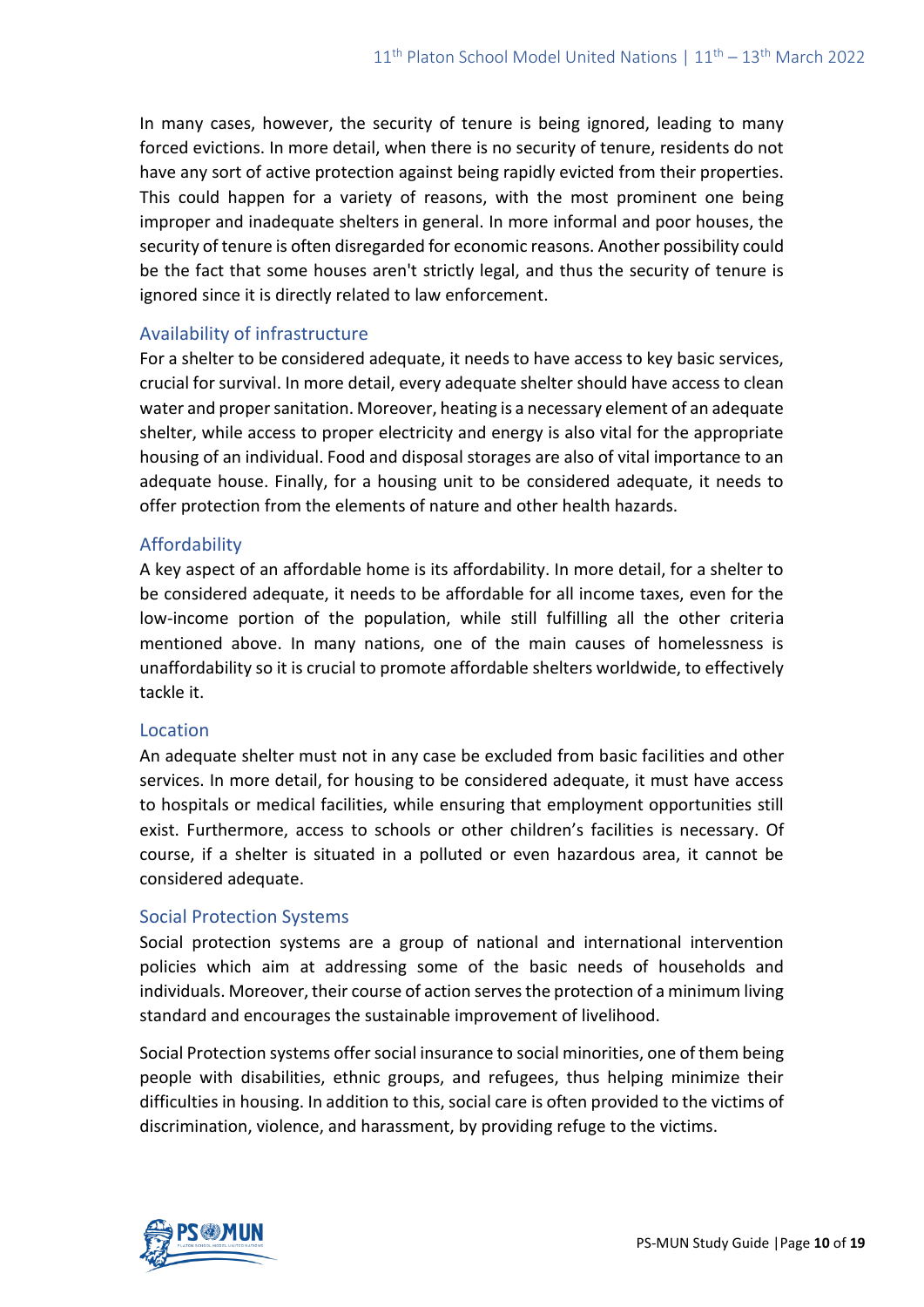During the last few years, the concept of social protection systems has changed. People nowadays shift from individual systems to entire national social protection systems, which are supported by their governments. The reason behind this modern change is the improved organization and resource distribution, as well as better efficiency regarding solutions found to problems including forcible evictions.

## MAJOR COUNTRIES AND ORGANIZATIONS INVOLVED

## United States of America

The United States of America (USA) has not ratified the International Covenant on Economic, Social, and Cultural Rights, which is mentioned below. Furthermore, the right to adequate housing isn't believed to be recognized by the constitution of this state, hence as a result there is hardly any security of tenure. Discrimination in the USA is one of the most persistent problems, with many reports stating that people with disabilities, both mental and physical, suffer from housing discrimination. Finally, affordability is an important problem in the USA, seeing as families earning the minimum age cannot easily afford a normal house and they often have to choose between housing and healthcare.

#### Finland

Finland is one of the countries which have heavily advocated for the protection of the right to adequate housing, having one of the lowest homelessness rates globally. In more detail, this has been mainly achieved thanks to a revolutionary strategy, which reinforces cooperation between Non-Governmental Organizations (NGOs), cities, and the government itself, called "Housing First". Housing First principles that have been adopted by Finland include the national obligation to provide adequate housing to homeless people while Finland's legislation requests public authorities to work against the problem of homelessness. Another noteworthy step Finland has taken towards promoting adequate housing is its adoption of the Nordic tax system. This particular system allows for a portion of the taxes to be devoted to social programs for adequate housing. Finally, a major priority in Finland is the long-term effect of each solution and probably, that's one of the reasons for the country's success.

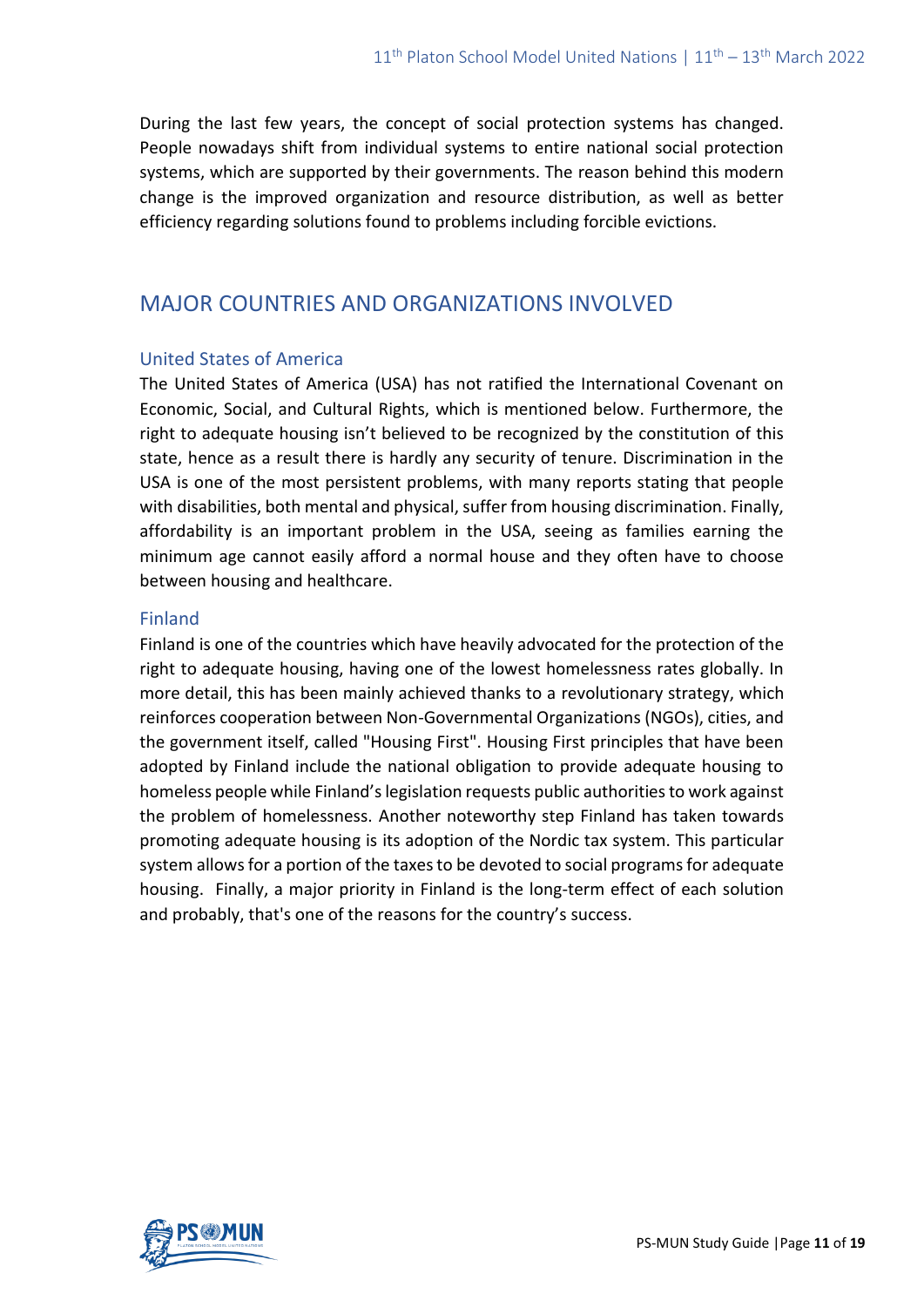

*Figure 3: The extremely low homelessness rates of Finland*

*"Ara > Homelessness in Finland 2019." Ara > www.ara.fi/en-US/Materials/Homelessness\_reports/Homelessness\_in\_Finland\_2019(55546).*

#### United Kingdom

The United Kingdom is currently suffering from a housing crisis. In more detail, a significant percentage of people in Britain live in houses that can only be characterized as inadequate or even insecure. Furthermore, lack of affordability in the UK is a significant issue that leads to overcrowding in houses of poor quality. Another significant problem is wealth distribution. The truth is that wealth is not equally distributed in the UK, with the richest portion of the population receiving as much as 40% of the country's total income, at the same time the lowest class benefits from only 8%. This situation promotes discrimination between the different classes when it comes to housing and as a result, poorer people face a serious challenge finding adequate shelter as mentioned above. It is also worth noting that homelessness rates in Britain have been increasing during the last years, with approximately 400.000 people who are at risk of homelessness in 2019. Some efforts though have been made by Britain with the most important one by perhaps the section 21 notice. According to the 21 notice, landlords must warn their tenants at least 2 months before they evict them, and during the eviction, certain legal protocols must be applied to facilitate the process for the victims of the eviction. However, many violations of said legislation occur, proving that its current application is ineffective.

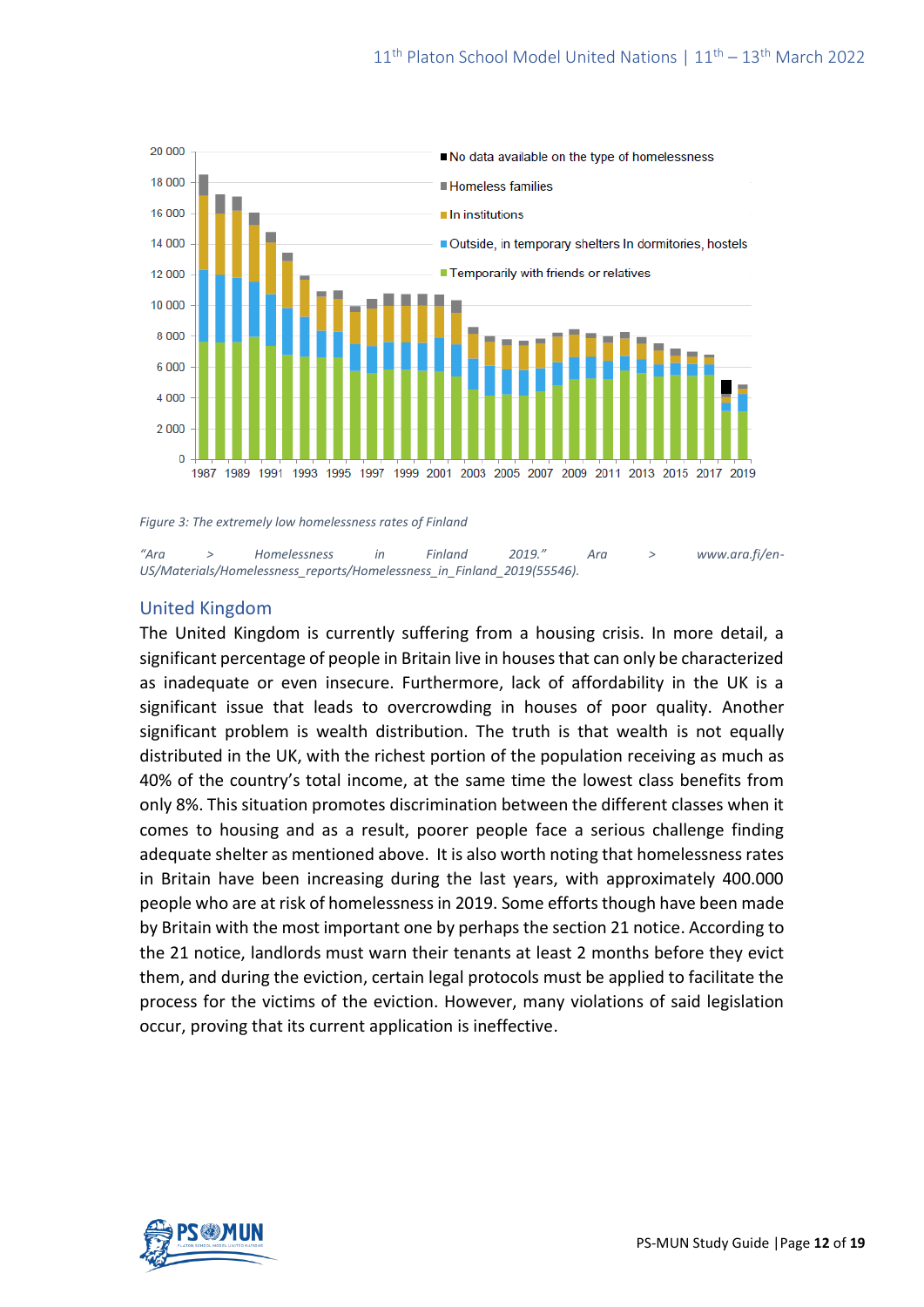

*Figure 4: A chart showing the steep rise of housing prices in the UK*

*"Do House Prices Double Every 10 Years in the UK?" Quora, www.quora.com/Do-houseprices-double-every-10-years-in-the-UK.*

#### United Nations Habitat (UN-Habitat)

The UN-Habitat is mandated by the United Nations General Assembly to promote cities and towns, that are considered sustainable from both a social and an environmental aspect, to provide adequate shelter to everyone. The UN-Habitat works with various governments, UN agencies, civil society organizations, academic institutions, and various other organizations to achieve better living conditions in the continuously evolving world we are living in today. The right to adequate housing is directly related to the mandate of this organization, since the UN-Habitat apart from acting in various ways, has released various factsheets on the right to adequate housing.

#### Amnesty International

Amnesty International is a worldwide non-profit organization that aims to end human rights violations around the world. Amnesty International continuously conducts research, provides information and through well-organized campaigns, helps in achieving a future where no human rights are violated. This organization has worked thoroughly to resolve issues regarding adequate housing and protection from forcible evictions, by pointing out issues that every government should address.

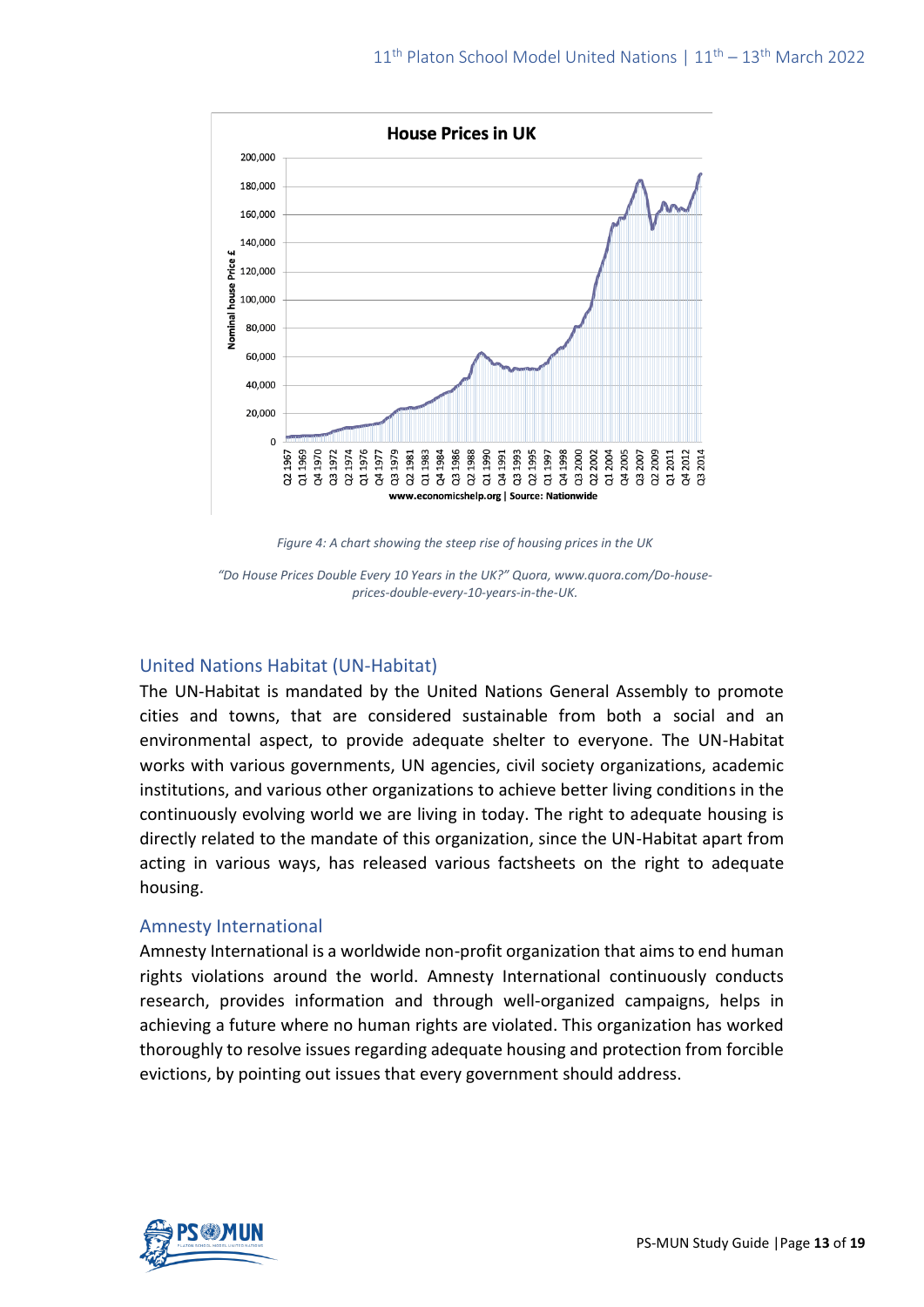|  | <b>TIMELINE OF EVENTS</b> |
|--|---------------------------|
|--|---------------------------|

| <b>Date of Event</b> | <b>Description of event</b>                                                                                                                                                                                                                                                   |
|----------------------|-------------------------------------------------------------------------------------------------------------------------------------------------------------------------------------------------------------------------------------------------------------------------------|
| 10 December 1948     | The Universal Declaration of human rights is adopted.                                                                                                                                                                                                                         |
| 21 December 1965     | The International Convention on the elimination of all types<br>of racial discrimination is adopted. This convention battles<br>one of the major issues connected directly with forcible<br>evictions, discrimination.                                                        |
| 16 December 1966     | The International Covenant on Economic, Social, and Cultural<br>Rights is signed, outlining a certain number of human rights<br>that need to be implemented urgently and offering a course<br>to follow<br>of action for countries<br>to<br>said<br>ensure<br>implementation. |
| 10 March 1993        | The commission on Human rights resolution is adopted.                                                                                                                                                                                                                         |
| <b>July 2000</b>     | Nearly 1,000,000 people are evicted in Nigeria.                                                                                                                                                                                                                               |
| Early 2004           | Around 200,000 people are evicted in New Delhi and Kolkata.                                                                                                                                                                                                                   |
| 2008                 | The Beijing Summer Olympics occur, and in preparation for<br>those, hundreds of thousands of people lose their property<br>with short and rather unlawful procedures.                                                                                                         |
| 2019                 | Britain is reported to have over 400,000 people homeless or<br>at risk of homelessness.                                                                                                                                                                                       |
| December 2019        | The COVID-19 virus makes its first appearance. This particular<br>virus led to a global pandemic and millions of people being<br>evicted for healthcare reasons worldwide.                                                                                                    |
| <b>July 2020</b>     | The Economic and Social Council resolution 2020/7 is<br>adopted, presenting a large variety of solutions to forced<br>evictions, from social and legal aspects.                                                                                                               |

# PREVIOUS ATTEMPTS TO SOLVE THE ISSUE

The United Nations has adopted several conventions and treaties to address the issue, with the majority of them proposing effective solutions to the issue at hand, while promoting worldwide cooperation to solve the issue. From the Universal Declaration of Human rights to thousands of resolutions adopted over the years, a truly valiant effort has been made to tackle this issue

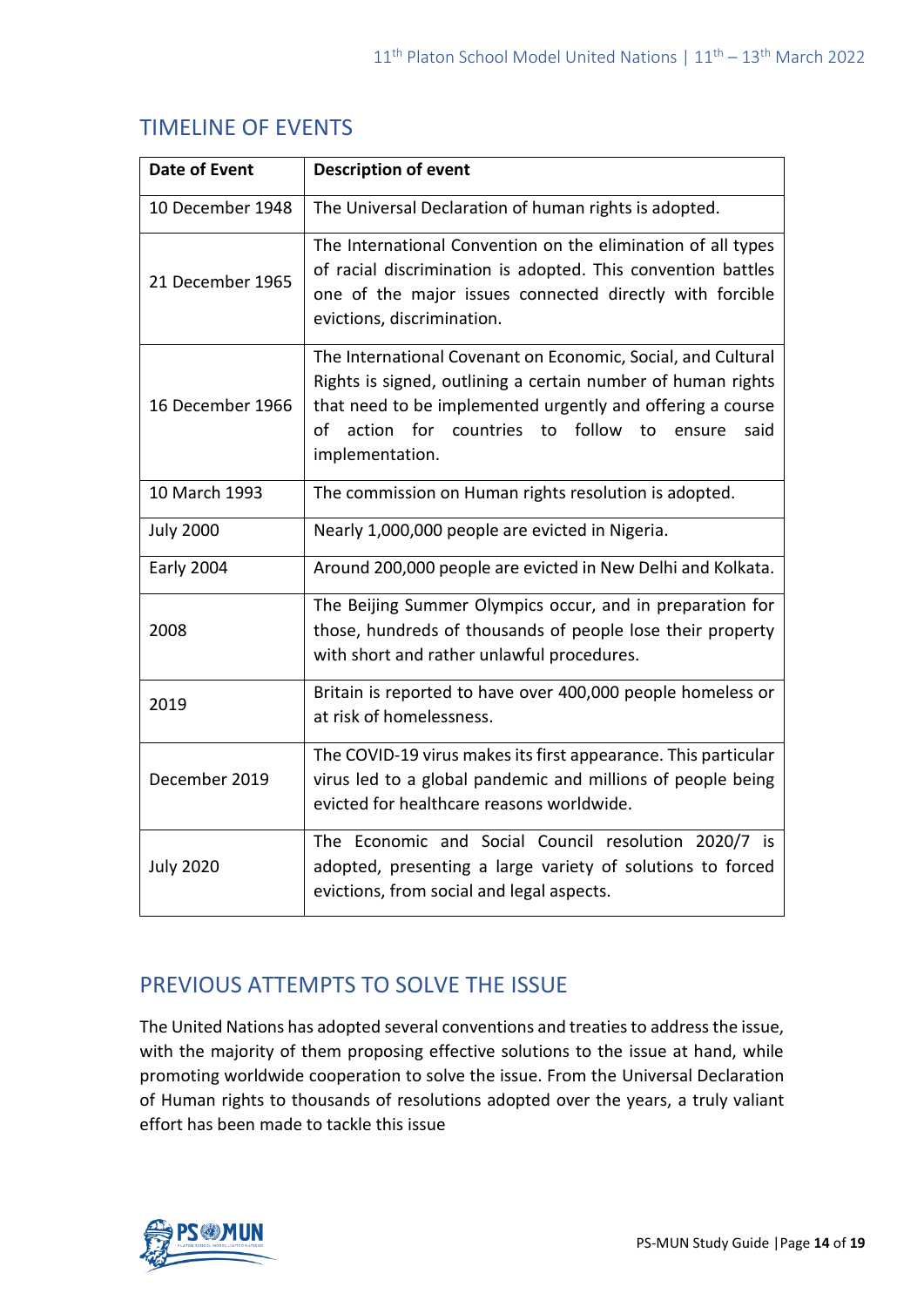## The International Covenant on Economic, Social and Cultural rights<sup>7</sup>

The International Covenant on Economic, Social, and Cultural Rights is an international human rights treaty signed by 171 countries that serves the purpose of protecting some economic, social, or cultural rights, including the right to adequate housing as part of the right to an adequate standard of living. It was adopted by the United Nations General Assembly in 1966. By signing it, state parties have agreed to use all available resources, time, and money to achieve the proper implementation of the guidelines introduced in this treaty. In more detail, each nation that has signed this treaty has a responsibility to respect human rights and provide resources for the prevention of their violation. By doing that, they ensure the creation of an environment, where all human rights can be fully respected and protected. The commitment to this treaty of all signed parties is overseen by the United Nations Committee on Economic, Social, and Cultural Rights.

## The International Convention on the elimination of all forms of racial discrimination

This convention was adopted in 1965 and it is currently signed by 88 countries, ratified by 27 while having 182 parties. It makes four principal points:

- Any doctrine of racial differentiation or superiority is scientifically false, morally condemnable, socially unjust, and dangerous and has no justification in theory or practice.
- Racial discrimination -- and more so, government policies based on racial superiority or hatred -- violate fundamental human rights, endanger friendly relations among peoples, co-operation among nations, and international peace and security.
- Racial discrimination harms not only those who are its objects but also those who practice it.
- A world society free of racial segregation and discrimination, factors that create hatred and division, is a fundamental aim of the United Nations.<sup>8</sup>

All nations, which have ratified and signed this particular treaty are responsible for handing in reports to the UN regarding the particular convention, while they are also asked to submit every two years a more detailed report on the outline of their actions taken, combatting all forms of racial discrimination. The most recent report was the one submitted by the United Kingdom.

<sup>8</sup> "Iv. Human Rights - United Nations Treaty Collection." Web. 6 Jan. 2022. <https://treaties.un.org/doc/Treaties/1969/03/19690312%2008-49%20AM/Ch\_IV\_2p.pdf>.



<sup>7</sup> [https://treaties.un.org/doc/Treaties/1976/01/19760103%2009-57%20PM/Ch\\_IV\\_03.pdf](https://treaties.un.org/doc/Treaties/1976/01/19760103%2009-57%20PM/Ch_IV_03.pdf)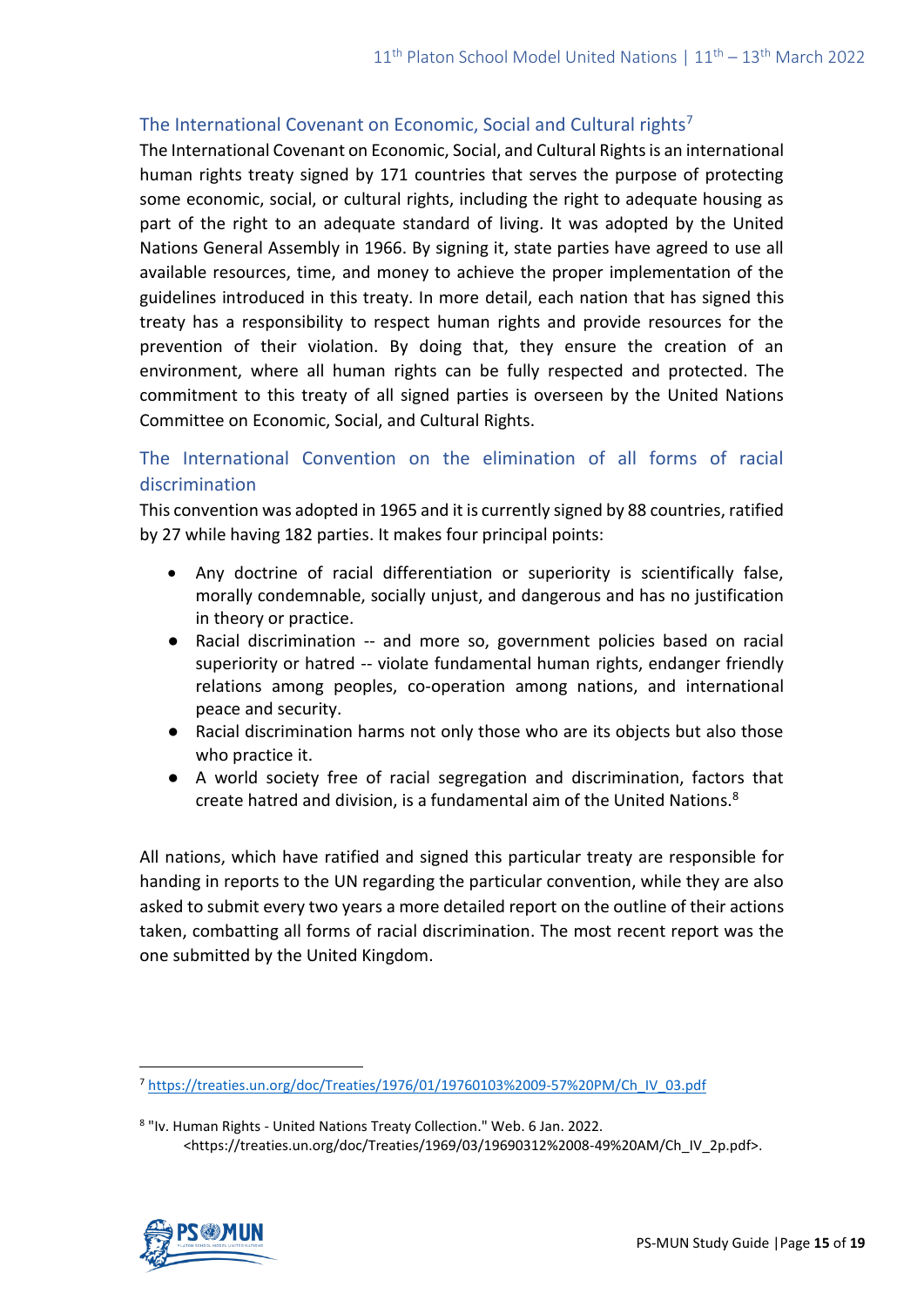### [Commission on Human Rights resolution 1993/77](https://hlrn.org/img/documents/ECN4199377%20en.pdf)

This resolution was adopted on the  $10<sup>th</sup>$  of March 1993 without a vote. It recognizes the negative effects of forcible evictions worldwide, stresses the importance of preventing forced evictions, and emphasizes the urgency of this issue, as it causes social and cultural conflict. It further proposes solutions to the issue, including legal actions for all nations regarding forced evictions, including immediate compensation to the victims of those evicted, as well as the guarantee of another adequate shelter.

#### [Economic and Social Council Resolution 2020/7](https://undocs.org/E/RES/2020/7)

This particular resolution was adopted on the 18<sup>th</sup> of June 2020 and it proposes various measures to be taken regarding the right to adequate housing and social protection systems. From recognizing all the negative aspects of homelessness and poverty to proposing solutions against discrimination and even providing social protection measures such as the introduction of social protection schemes, this resolution truly offers a complete summary of how the issue at hand could be resolved and delegates should draw ideas from it.

# POSSIBLE SOLUTIONS

## Ensuring higher security of tenure

As mentioned before, many countries lack security of tenure to great extent. Therefore, the reinforcement of the security of tenure is necessary to protect people from forcible evictions and reduce homelessness rates. Member States could achieve these through the introduction of an improved legal framework addressing the issue or by working in collaboration with civil society organizations and non-governmental organizations to establish better communication between the government and the people.

#### Promoting housing schemes

Welfare schemes constitute are aid programs devoted to the ones in need. Their primary purpose is to provide basic services to the ones who need them for a lower cost. Housing schemes, therefore, are responsible for providing families in need an adequate shelter at a significantly lower price. Supporting these schemes in any way, from raising awareness about them to implementing new legislation to support them financially, is crucial for providing adequate shelter to as many families as possible.

## Improvement of housing infrastructure for poorer populations

One of the main reasons behind growing homelessness percentages in various countries is the pure lack of affordability concerning housing. As mentioned above in the guide, low-income populations have had trouble finding adequate shelter in the majority of the world in the past few years. Therefore, it is vital to find a way to offer adequate shelter to those populations.

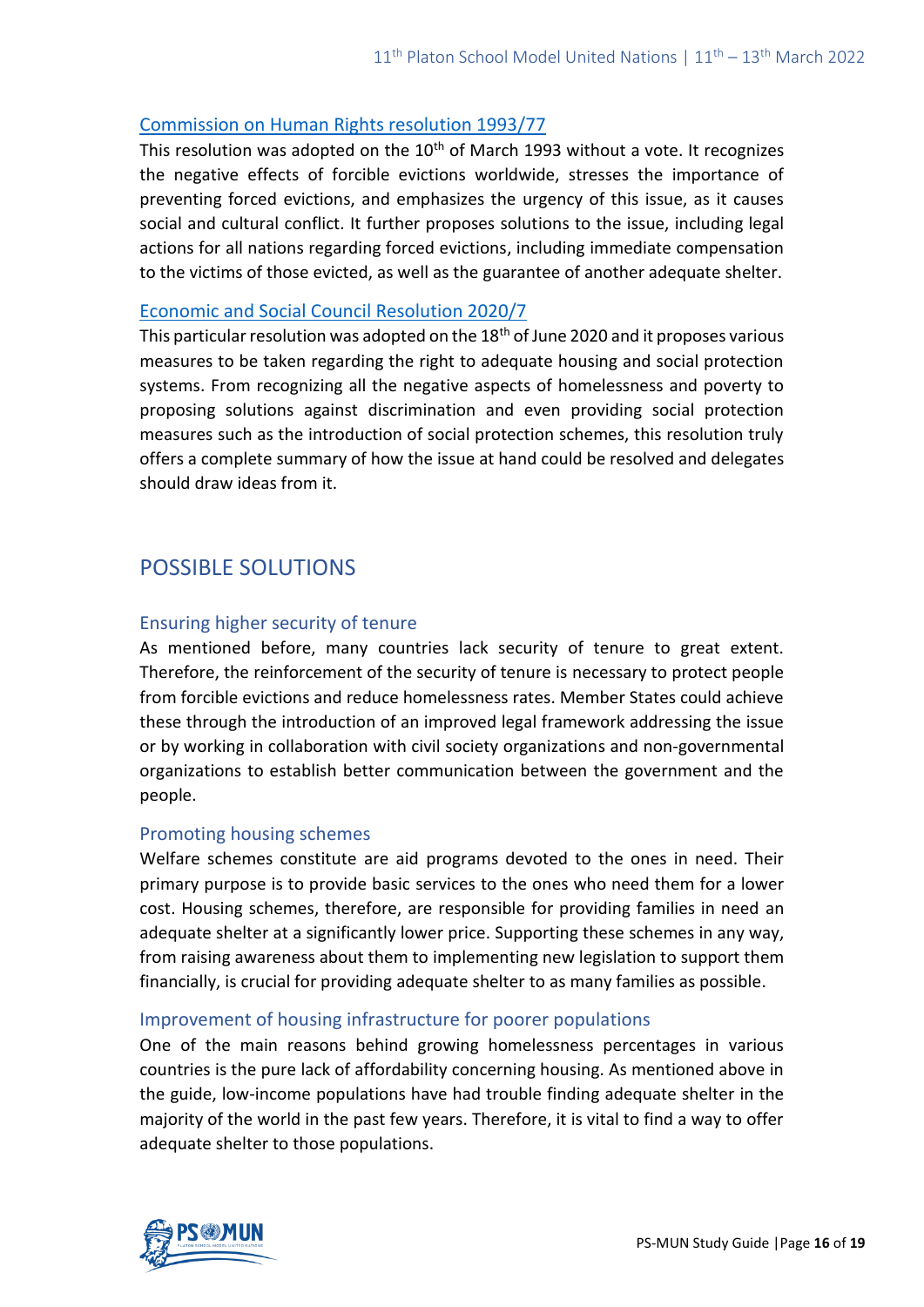This could be achieved in numerous ways and delegates should take into their consideration all of them. Firstly, cooperation between worldwide non-governmental funding organizations, the UN, and member states could offer financial support for such a project.

Worldwide cooperation between nations themselves could also help provide an easier and more effective method of reducing prices for houses and shelters, and if that is not possible, finding an efficient way of mass-constructing adequate housing units for homeless people and poorer populations in general.

#### Eliminating all kinds of discrimination hindering adequate housing

As mentioned before, discrimination is one of the major issues causing forced evictions, overall, it is one of the main obstacles we need to overcome if we truly wish to achieve adequate housing worldwide. It is therefore of vital importance to come with solutions to tackling it. From the cooperation between social protection organizations with the government to the introduction of effective housing infrastructure suitable for people with disabilities, there are many possible solutions to this very issue.

Working towards eliminating discrimination could also be achieved through reevaluating current conventions to match current standards. The majority of the conventions mentioned previously were drafted more than 20 years ago, and it is possible re-evaluating them and adding new ideas to them could render them far more effective.

Another effective proposal would be the establishment of a monitoring and information unit, which would be responsible for providing data and further examining the issue, to paint a clearer picture of the situation and thus create more effective solutions. However, delegates should be very thorough when proposing this solution in their clauses seeing as data and privacy are very delicate issues that should not be ignored.

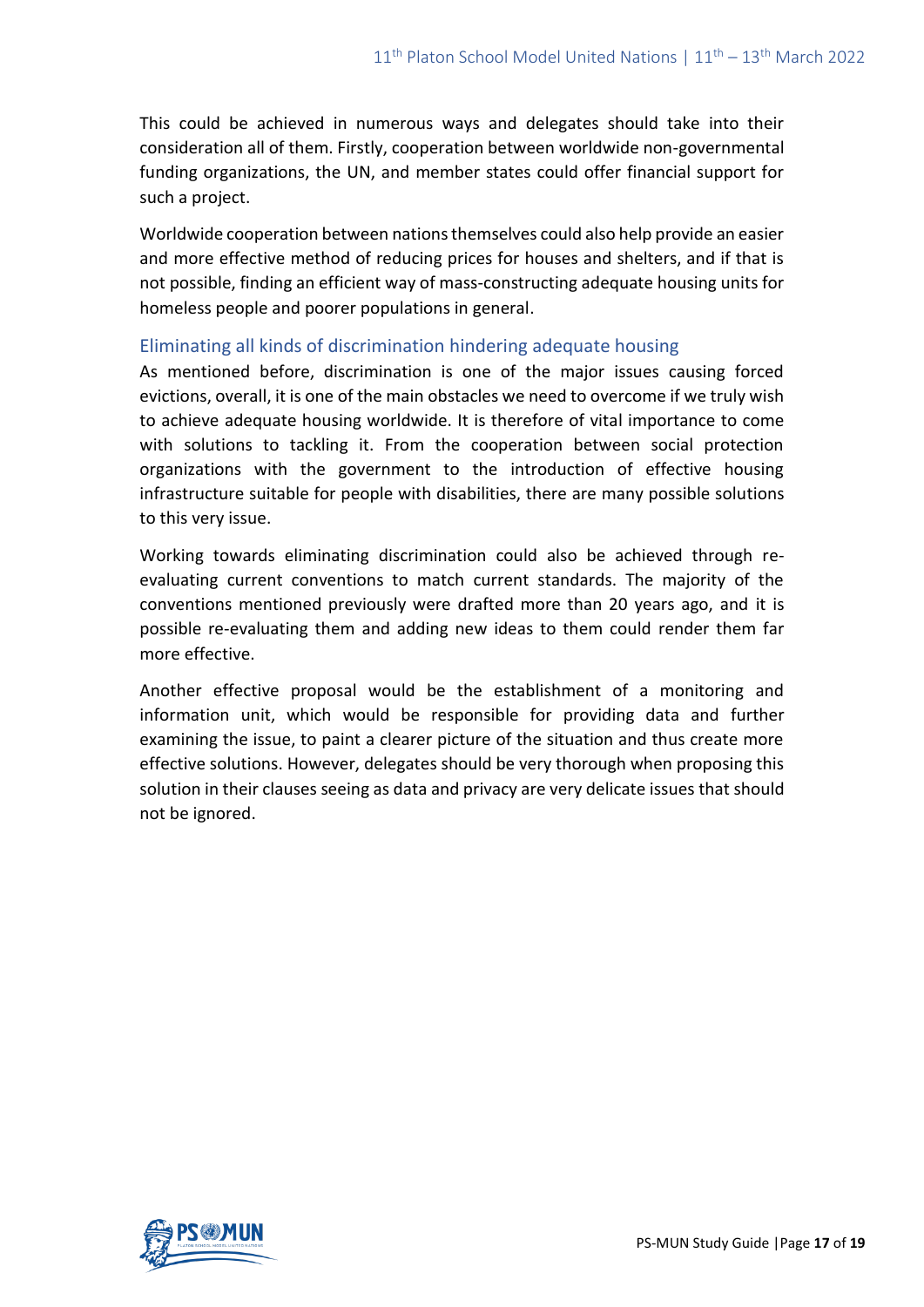## BIBLIOGRAPHY

- "Assessing the Impact of Eviction: Handbook: UN-habitat." UN. [<https://unhabitat.org/assessing-the-impact-of-eviction-handbook>](https://unhabitat.org/assessing-the-impact-of-eviction-handbook).
- Du Plessis, Jean. "The Growing Problem of Forced Evictions and the Crucial Importance of Community Based, Locally Appropriate Alternatives."
- "Effective Human Rights Based Housing Strategies- A Submission to the UN Special Rapporteur on Adequate Housing." Amnesty International. 01 June 2021. [<https://www.amnesty.org/en/documents/ior40/7475/2017/en/>](https://www.amnesty.org/en/documents/ior40/7475/2017/en/).
- "Forced Evictions OHCHR." [<https://www.ohchr.org/Documents/Publications/FS25.Rev.1.pdf>](https://www.ohchr.org/Documents/Publications/FS25.Rev.1.pdf).
- "Forced Evictions." Amnesty International UK. [<https://www.amnesty.org.uk/stop](https://www.amnesty.org.uk/stop-forced-evictions)[forced-evictions>](https://www.amnesty.org.uk/stop-forced-evictions).

"Forced Evictions." OHCHR. [<https://www.ohchr.org/en/issues/housing/pages/forcedevictions.aspx>](https://www.ohchr.org/en/issues/housing/pages/forcedevictions.aspx).

- "Housing Crisis Affects Estimated 8.4 Million in England Research." BBC News. BBC, 22 Sept. 2019. [<https://www.bbc.com/news/uk-49787913>](https://www.bbc.com/news/uk-49787913).
- "International Convention on the Elimination of All Forms of Racial Discrimination." Manual for Human Rights Education with Young People. Web. [<https://www.coe.int/en/web/compass/convention-on-the-elimination-of](https://www.coe.int/en/web/compass/convention-on-the-elimination-of-racism-and-discrimination)[racism-and-discrimination>](https://www.coe.int/en/web/compass/convention-on-the-elimination-of-racism-and-discrimination).
- "The International Convention on the Elimination Of Racial Discrimination (ICERD)." Home. Web. [<https://www.scottishhumanrights.com/projects-and](https://www.scottishhumanrights.com/projects-and-programmes/treaty-and-international-work/international-treaty-monitoring/the-international-convention-on-the-elimination-of-racial-discrimination-icerd/)[programmes/treaty-and-international-work/international-treaty](https://www.scottishhumanrights.com/projects-and-programmes/treaty-and-international-work/international-treaty-monitoring/the-international-convention-on-the-elimination-of-racial-discrimination-icerd/)[monitoring/the-international-convention-on-the-elimination-of-racial](https://www.scottishhumanrights.com/projects-and-programmes/treaty-and-international-work/international-treaty-monitoring/the-international-convention-on-the-elimination-of-racial-discrimination-icerd/)[discrimination-icerd/>](https://www.scottishhumanrights.com/projects-and-programmes/treaty-and-international-work/international-treaty-monitoring/the-international-convention-on-the-elimination-of-racial-discrimination-icerd/).
- "The Right to Adequate Housing OHCHR." [<https://ohchr.org/Documents/Publications/FS21\\_rev\\_1\\_Housing\\_en.pdf>](https://ohchr.org/Documents/Publications/FS21_rev_1_Housing_en.pdf).
- "The Right to Adequate Housing for Indigenous Peoples [<https://www.ohchr.org/Documents/Issues/Housing/IndigenousPeoples/State](https://www.ohchr.org/Documents/Issues/Housing/IndigenousPeoples/States/Finland.pdf) [s/Finland.pdf>](https://www.ohchr.org/Documents/Issues/Housing/IndigenousPeoples/States/Finland.pdf).
- "What Is the International Covenant on Economic, Social and Cultural Rights?" EachOther. 05 May 2020. [<https://eachother.org.uk/what-is-the](https://eachother.org.uk/what-is-the-international-covenant-on-economic-social-and-cultural-rights/)[international-covenant-on-economic-social-and-cultural-rights/>](https://eachother.org.uk/what-is-the-international-covenant-on-economic-social-and-cultural-rights/).